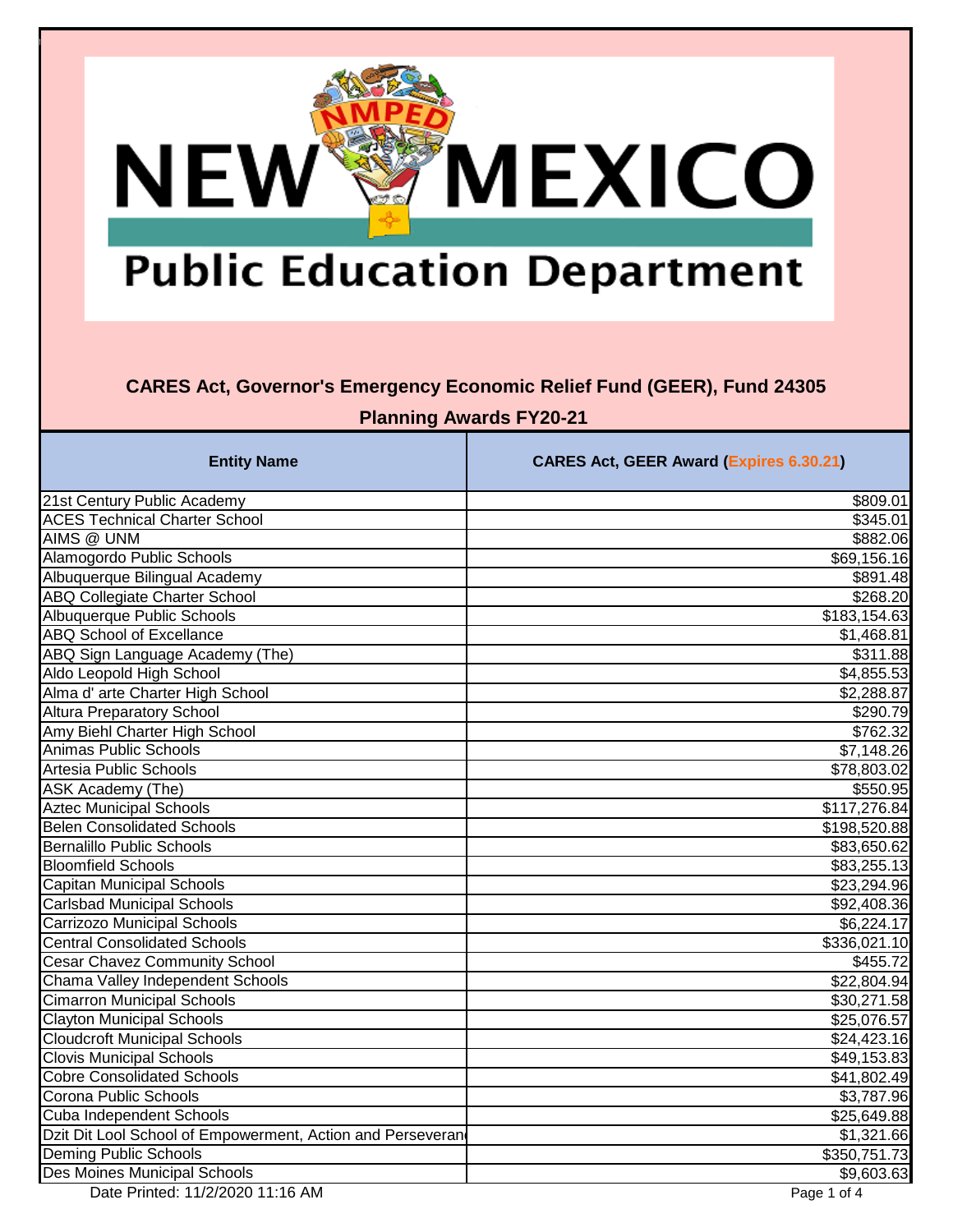# **MEXICO NEW®**

## **Public Education Department**

### **CARES Act, Governor's Emergency Economic Relief Fund (GEER), Fund 24305**

**Planning Awards FY20-21** 

| <b>Entity Name</b>                                   | <b>CARES Act, GEER Award (Expires 6.30.21)</b> |
|------------------------------------------------------|------------------------------------------------|
| <b>Dexter Consolidated Schools</b>                   | \$57,896.65                                    |
| <b>Dora Consolidated Schools</b>                     | \$18,488.36                                    |
| <b>Dulce Independent Schools</b>                     | \$24,625.79                                    |
| <b>Elida Municipal Schools</b>                       | \$10,228.17                                    |
| Española Public Schools                              | \$44,260.54                                    |
| <b>Estancia Municipal Schools</b>                    | \$59,017.78                                    |
| <b>Estancia Valley Classical Academy</b>             | \$49,503.61                                    |
| Eunice Public Schools                                | \$4,684.69                                     |
| <b>Explore Academy</b>                               | \$1,013.85                                     |
| <b>Farmington Municipal Schools</b>                  | \$140,337.08                                   |
| <b>Floyd Municipal Schools</b>                       | \$14,386.69                                    |
| <b>Fort Sumner Municipal Schools</b>                 | \$17,728.86                                    |
| Gadsden Independent Schools                          | \$331,683.99                                   |
| <b>Gallup-McKinley County Schools</b>                | \$341,478.39                                   |
| <b>Grady Municipal Schools</b>                       | \$6,971.05                                     |
| <b>Grants/Cibola County Schools</b>                  | \$123,059.64                                   |
| <b>Hagerman Municipal Schools</b>                    | \$22,165.80                                    |
| <b>Hatch Valley Public Schools</b>                   | \$54,444.25                                    |
| <b>Hobbs Municipal Schools</b>                       | \$79,202.84                                    |
| <b>Hondo Valley Public Schools</b>                   | \$9,725.42                                     |
| <b>Horizon Academy West</b>                          | \$997.66                                       |
| <b>House Municipal Schools</b>                       | \$2,947.27                                     |
| Hozho Academy                                        | \$9,397.52                                     |
| J. Paul Taylor Academy                               | \$3,482.81                                     |
| <b>Jal Public Schools</b>                            | $\overline{$21,550.31}$                        |
| Jemez Mountain Public Schools                        | \$8,916.91                                     |
| Jemez Valley Public Schools                          | \$30,207.23                                    |
| La Academia Dolores Huerta                           | \$1,398.78                                     |
| La Tierra Montessori School of the Arts and Sciences | \$908.84                                       |
| Lake Arthur Municipal Schools                        | \$9,605.62                                     |
| Las Cruces Public Schools                            | $\overline{$407,871.91}$                       |
| Las Montañas Charter School                          | \$3,025.04                                     |
| Las Vegas City Public Schools                        | \$121,010.36                                   |
| Logan Municipal Schools                              | \$14,021.53                                    |
| Lordsburg Municipal Schools                          | \$31,508.93                                    |
| Los Alamos Public Schools                            | \$17,193.89                                    |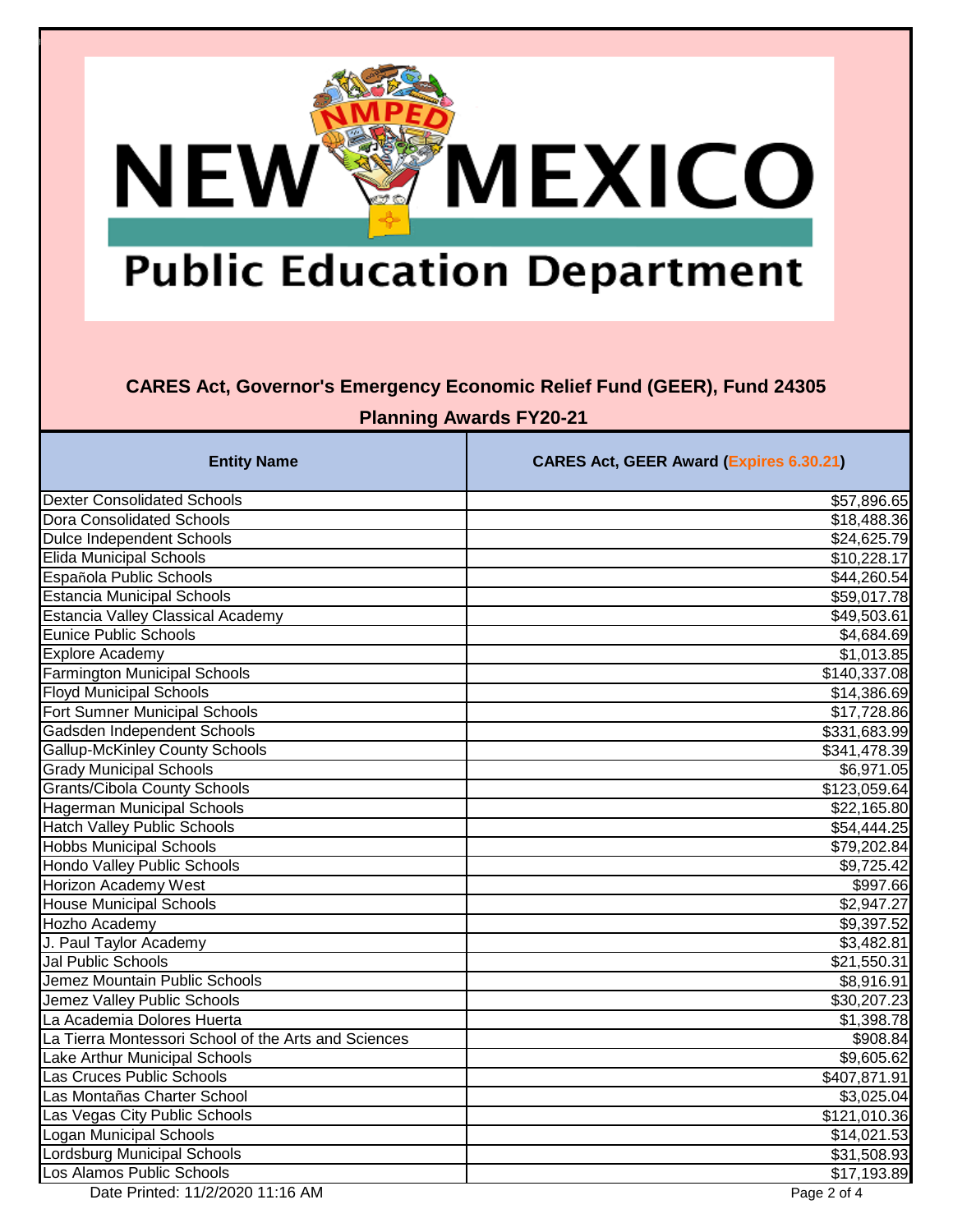# **MEXICO NEW®**

## **Public Education Department**

### **CARES Act, Governor's Emergency Economic Relief Fund (GEER), Fund 24305**

**Planning Awards FY20-21** 

| <b>Entity Name</b>                             | <b>CARES Act, GEER Award (Expires 6.30.21)</b> |
|------------------------------------------------|------------------------------------------------|
| Los Lunas Public Schools                       | \$221,190.78                                   |
| <b>Loving Municipal Schools</b>                | \$36,615.43                                    |
| Lovington Municipal Schools                    | \$41,487.02                                    |
| Magdalena Municipal Schools                    | \$15,650.26                                    |
| <b>MASTERS Program (The)</b>                   | \$2,669.50                                     |
| <b>Maxwell Municipal Schools</b>               | \$19,158.60                                    |
| McCurdy Charter School                         | \$7,582.00                                     |
| Media Arts Collaborative Charter School        | \$482.83                                       |
| <b>Melrose Municipal Schools</b>               | \$12,676.33                                    |
| <b>Mesa Vista Consolidated Schools</b>         | \$11,707.55                                    |
| Middle College High School                     | \$3,846.51                                     |
| Mission Achievement and Success Charter School | \$2,896.96                                     |
| Monte del Sol Charter School                   | \$3,652.03                                     |
| Montessori Elementary School (The)             | \$959.63                                       |
| Mora Independent Schools                       | \$17,919.33                                    |
| Moriarty-Edgewood School District              | \$191,883.22                                   |
| <b>Mosquero Municipal Schools</b>              | \$3,914.06                                     |
| Mountainair Public Schools                     | \$13,948.98                                    |
| New America School of Las Cruces               | \$3,474.33                                     |
| <b>New Mexico Connections Academy</b>          | \$11,006.64                                    |
| New Mexico School for the Arts                 | \$2,492.55                                     |
| North Valley Academy                           | \$1,003.68                                     |
| Pecos Independent School District              | \$32,544.63                                    |
| Peñasco Independent Schools                    | \$14,984.34                                    |
| Pojoaque Valley Public Schools                 | \$33,286.91                                    |
| <b>Portales Municipal Schools</b>              | \$100,540.48                                   |
| Quemado Independent Schools                    | \$10,397.08                                    |
| Questa Independent Schools                     | \$11,420.38                                    |
| Raices del Saber Xinachtli Community School    | \$642.81                                       |
| <b>Raton Public Schools</b>                    | \$84,779.37                                    |
| <b>Red River Valley Charter School</b>         | \$3,555.77                                     |
| <b>Reserve Independent Schools</b>             | \$17,912.95                                    |
| Rio Rancho Public Schools                      | \$15,292.54                                    |
| Roots and Wings Community School               | \$2,192.09                                     |
| Roswell Independent Schools                    | \$128,599.94                                   |
| <b>Roy Municipal Schools</b>                   | \$3,614.95                                     |

Date Printed: 11/2/2020 11:16 AM Page 3 of 4